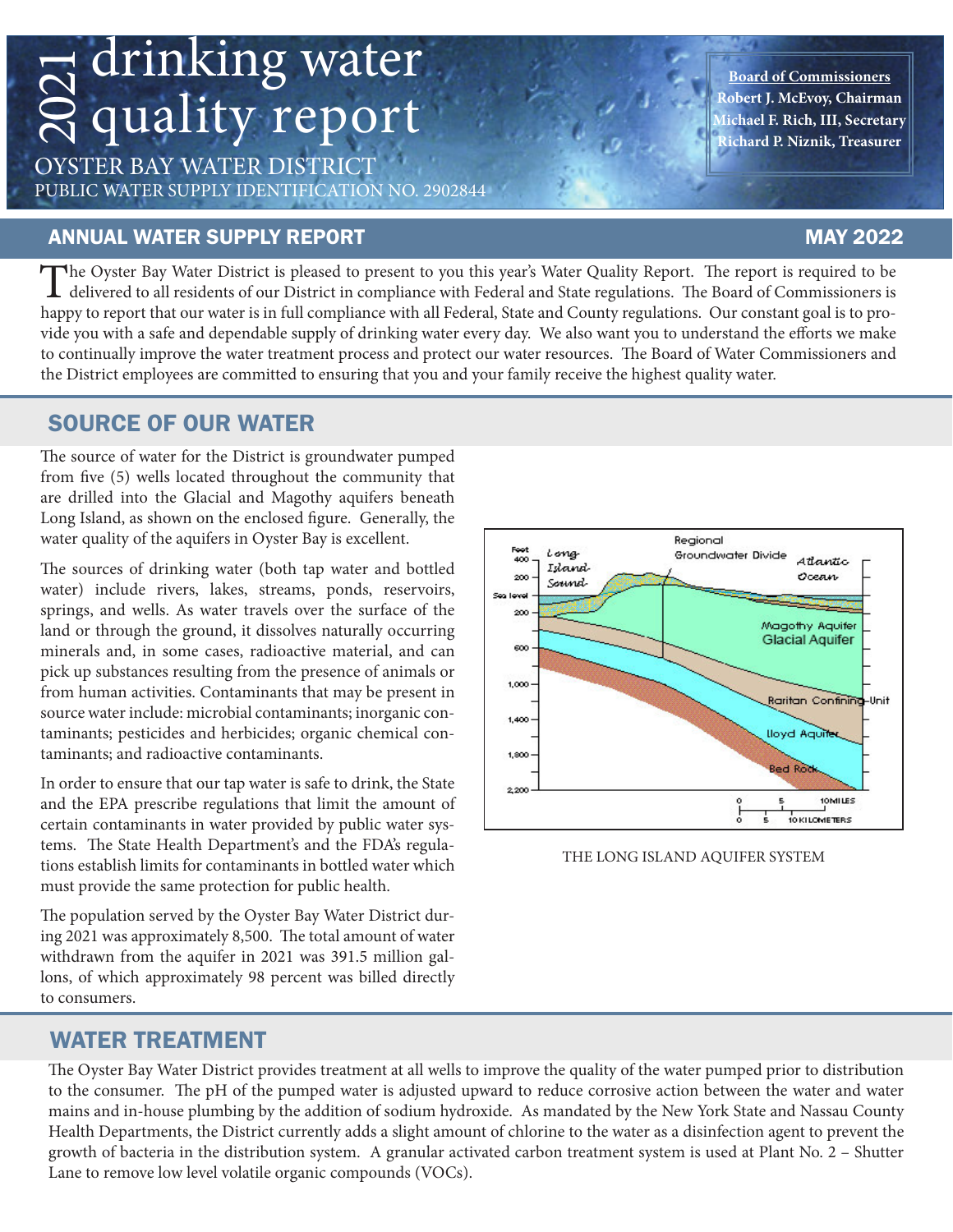### CONTACTS FOR ADDITIONAL INFORMATION

We are pleased to report that our drinking water is safe and meets all Federal and State requirements. If you have any questions about this report or concerning your water utility, please contact Superintendent Edward Dupre at (516) 922-4848 or the Nassau County Department of Health at (516) 227-9692. We want our valued customers to be informed about our water system. If you want to learn more, please attend any of our regularly scheduled meetings. They are normally held on Thursday mornings at 9:00 a.m. at the Water District office.

The Oyster Bay Water District routinely monitors for different parameters and contaminants in your drinking water as required by Federal and State laws. All drinking water, including bottled drinking water, may be reasonably expected to contain at least small amounts of some constituents. It's important to remember that the presence of these constituents does not necessarily pose a health risk. For more information on contamination and potential health risks, please contact the USEPA Safe Drinking Water Hotline at 1-800-426-4791 or www.epa. gov/safewater.

The USEPA established a Lead and Copper Rule that required all public water suppliers to sample and test for lead and copper at the tap. The first testing was required in 1992. All of our results were excellent indicating that the District's corrosion control treatment program was effective in preventing the leaching of lead and copper from your home's plumbing into your drinking water. Follow-up testing was last conducted in 2020 with the same excellent results. The next sampling program will occur in 2023. If present, elevated levels of lead can cause serious health problems, especially for pregnant women and young children. It is possible that lead levels at your home may be higher than at other homes in the community as a result of materials used in your home's plumbing. Oyster Bay Water District is responsible for providing high quality drinking water, but cannot control the variety of materials used in plumbing components. When your water has been sitting for several hours, you can minimize the potential for lead exposure by flushing your tap for 30 seconds to 2 minutes before using water for drinking or cooking. If you are concerned about lead in your water, you may wish to have your water tested on your own. Information on lead in drinking water, testing methods, and steps you can take to minimize exposure is available from the Safe Drinking Water Hotline or at http://www.epa.gov/safewater/lead.

Some people may be more vulnerable to disease causing microorgan-

### WATER CONSERVATION MEASURES

isms or pathogens in drinking water than the general population. Immuno-compromised persons such as persons with cancer undergoing chemotherapy, persons who have undergone organ transplants, people with HIV/AIDS or other immune system disorders, some elderly, and infants can be particularly at risk from infections. These people should seek advice from their health care provider about their drinking water. EPA/CDC guidelines on appropriate means to lessen the risk of infection by Cryptosporidium, Giardia and other microbial pathogens are available from the Safe Drinking Water Hotline (800-426-4791).

### COST OF WATER

In order to reward customers who conserve water, the District utilizes step billing. The average residential consumer (domestic use) is being billed at \$1.20/1,000 gallons. To obtain a copy of the sprinkler system, or multi-user water rates, please contact the District office.

| <b>Consumption</b> (gallons) | Charges                 |
|------------------------------|-------------------------|
| Up to 10,000                 | \$1.20/thousand gallons |
| $10,001 - 20,000$            | \$1.75/thousand gallons |
| $20,001 - 30,000$            | \$2.20/thousand gallons |
| $30,001 - 50,000$            | \$2.70/thousand gallons |
| $50,001 - 150,000$           | \$3.50/thousand gallons |
| Over 150,000                 | \$4.30/thousand gallons |

#### QUARTERLY WATER RATES - Residential

### WATER QUALITY

In accordance with State regulations, the Oyster Bay Water District routinely monitors your drinking water for numerous parameters. We test your drinking water for coliform bacteria, turbidity, inorganic contaminants, lead and copper, nitrate, volatile organic contaminants, total trihalomethanes, synthetic organic contaminants and radiological contaminants. Over 180 separate parameters are tested for in each of our wells numerous times per year. The table presented on page 3 depicts which parameters or contaminants were detected in your drinking water. It should be noted that many of these parameters are naturally found in all Long Island drinking water and do not pose any adverse health affects.

The underground water system of Long Island has more than enough water for present water demands. However, saving water will ensure that our future generations will always have a safe and abundant water supply.

In 2021, the Oyster Bay Water District continued to implement a water conservation program in order to minimize any unnecessary water use. The pumpage for 2021 was 4.2 percent less than in 2020. This can most likely be attributed to the cooler and wetter weather conditions that occurred in 2021. The District also has implemented an increase Water Rate Structure that promotes water conservation.

Residents of the District can also implement their own water conservation measures such as retrofitting plumbing fixtures with flow restrictors, modifying automatic lawn sprinklers to include rain sensors, repairing leaks in the home, installing water conservation fixtures/ appliances and maintaining a daily awareness of water conservation in their personal habits. The Water District will provide residents with dye tablets for testing of toilet leaks and water displacement bags to reduce water use in toilets. In addition, consumers should be aware that the Nassau County Lawn Sprinkler Regulations are still in effect. Besides protecting our precious underground water supply, water conservation will produce a cost savings to the consumer in terms of both water and energy bills (hot water). Utilizing the water conservation measures listed above can reduce your water use by 5%.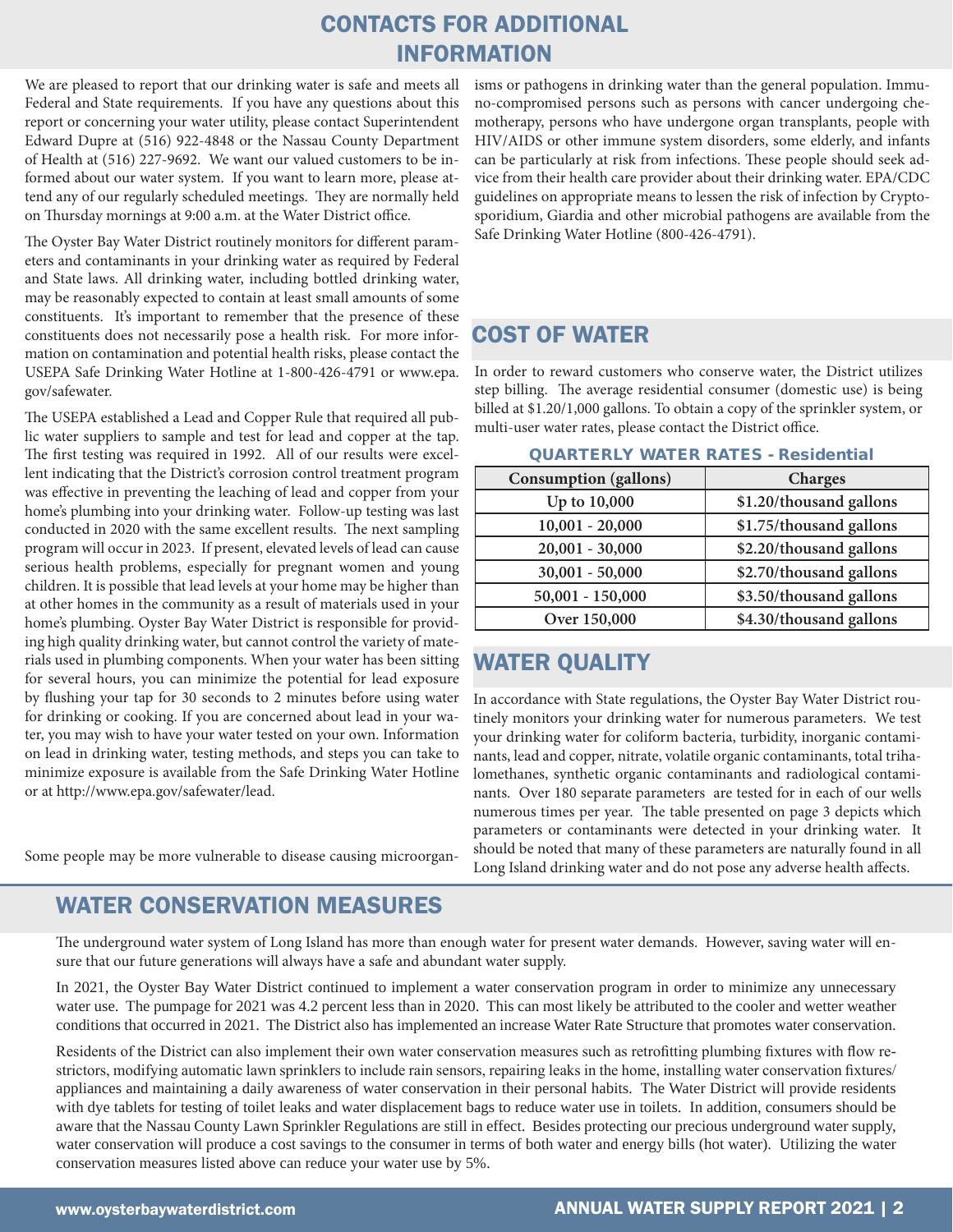## 2021 DRINKING WATER QUALITY REPORT - TABLE OF DETECTED PARAMETERS

| Contaminants                            | Violation<br>(Yes/No) | Date of<br>Sample          | Level De-<br>Unit<br>tected<br>Measure-<br>(Maximum<br>ment<br>Range) |                 | <b>MCLG</b>      | Regulatory<br>Limit (MCL<br>or AL) | <b>Likely Source</b><br>of Contaminant                                       |
|-----------------------------------------|-----------------------|----------------------------|-----------------------------------------------------------------------|-----------------|------------------|------------------------------------|------------------------------------------------------------------------------|
| <b>Inorganic Contaminants</b>           |                       |                            |                                                                       |                 |                  |                                    |                                                                              |
| Copper                                  | N <sub>o</sub>        | August/Sep-<br>tember 2020 | $ND - 0.25$<br>$0.15^{(1)}$                                           | mg/l            | 1.3              | $AL = 1.3$                         | Corrosion of household<br>plumbing systems; Ero-<br>sion of natural deposits |
| Lead                                    | N <sub>o</sub>        | August/Sep-<br>tember 2020 | $ND - 2.9$<br>$1.2^{(1)}$                                             | $\frac{u}{g}$   | $\overline{0}$   | $AL = 15$                          | Corrosion of household<br>plumbing systems; Ero-<br>sion of natural deposits |
| <b>Barium</b>                           | N <sub>0</sub>        | 09/01/21                   | $0.0022 -$<br>0.0069                                                  | mg/1            | 2.0              | $MCL = 2.0$                        | Naturally occurring                                                          |
| Color                                   | N <sub>o</sub>        | 03/10/21                   | $ND - 5.0$                                                            | Units           | n/a              | $MCL = 15$                         | Naturally occurring                                                          |
| Sodium                                  | N <sub>o</sub>        | 08/31/21                   | $6.4 - 16.9$                                                          | mg/1            | n/a              | No $MCL^{(2)}$                     | Naturally occurring                                                          |
| Iron                                    | N <sub>o</sub>        | 03/10/21                   | $ND - 0.041$                                                          | ug/l            | n/a              | $MCL = 300^{(3)}$                  | Naturally occurring                                                          |
| Zinc                                    | N <sub>o</sub>        | 09/01/21                   | ND - 0.027                                                            | mg/1            | n/a              | $MCL = 5.0$                        | Naturally occurring                                                          |
| Odor                                    | N <sub>o</sub>        | 03/10/21                   | $ND - 1.0$                                                            | Units           | n/a              | $MCL = 15$                         | Naturally occurring                                                          |
| Chromium                                | N <sub>o</sub>        | 09/01/21                   | $ND - 2.8$                                                            | ug/l            | n/a              | $MCL = 100$                        | Naturally occurring                                                          |
| Magnesium                               | N <sub>o</sub>        | 09/01/21                   | $3.6 - 6.6$                                                           | mg/1            | n/a              | None                               | Naturally occurring                                                          |
| Chloride                                | N <sub>o</sub>        | 09/01/21                   | $10.8 - 18.7$                                                         | mg/1            | n/a              | $MCL = 250$                        | Naturally occurring                                                          |
| Calcium                                 | N <sub>o</sub>        | 08/31/21                   | $8.2 - 14.9$                                                          | mg/1            | n/a              | No MCL                             | Naturally occurring                                                          |
| Nitrate                                 | N <sub>o</sub>        | 03/10/21                   | $2.0 - 3.3$                                                           | mg/1            | 10               | $MCL = 10$                         | Runoff from fertilizer<br>and leaching from sep-<br>tic tanks and sewage     |
| Sulfate                                 | N <sub>o</sub>        | 09/01/21                   | $5.8 - 15.7$                                                          | mg/1            | n/a              | $MCL = 250$                        | Naturally occurring                                                          |
| Volatile Organic Con-<br>taminants      |                       |                            |                                                                       |                 |                  |                                    |                                                                              |
| Tetrachloroethene                       | N <sub>o</sub>        | 08/17/21                   | $ND - 3.2$                                                            | $\frac{u}{g}$   | $\boldsymbol{0}$ | $MCL = 5$                          | Industrial/Commercial<br>discharge                                           |
| 1,1-Dichloroethane                      | N <sub>0</sub>        | 06/08/21                   | $ND - 0.53$                                                           | $\frac{u g}{l}$ | $\boldsymbol{0}$ | $MCL = 5$                          | Industrial/Commercial<br>discharge                                           |
| Trichloroethene                         | N <sub>o</sub>        | 07/13/21                   | $ND - 1.3$                                                            | $\frac{u g}{l}$ | $\boldsymbol{0}$ | $MCL = 5$                          | Industrial/Commercial<br>discharge                                           |
| Disinfection By-Products                |                       |                            |                                                                       |                 |                  |                                    |                                                                              |
| <b>Total Trihalomethanes</b><br>(TTHMS) | No                    | 09/14/21                   | ND - 11.1                                                             | $\frac{u g}{l}$ | n/a              | $MCL = 80$                         | Disinfection by-prod-<br>ucts                                                |
| Radionuclides                           |                       |                            |                                                                       |                 |                  |                                    |                                                                              |
| Gross Alpha                             | N <sub>0</sub>        | 12/18/19                   | $0.044 - 0.562$                                                       | pCi/L           | n/a              | $MCL = 15$                         | Naturally occurring                                                          |
| Gross Beta                              | No                    | 12/18/19                   | $0.763 - 0.892$                                                       | pCi/L           | n/a              | $MCL = 50$                         | Naturally occurring                                                          |
| Radium 226 & 228                        | $\rm No$              | 12/18/19                   | $0.187 - 0.721$                                                       | pCi/L           | n/a              | $MCL = 5^{(4)}$                    | Naturally occurring                                                          |
| Uranium                                 | $\rm No$              | 12/18/19                   | $0.03 - 0.29$                                                         | ug/L            | n/a              | $MCL = 30$                         | Naturally occuring                                                           |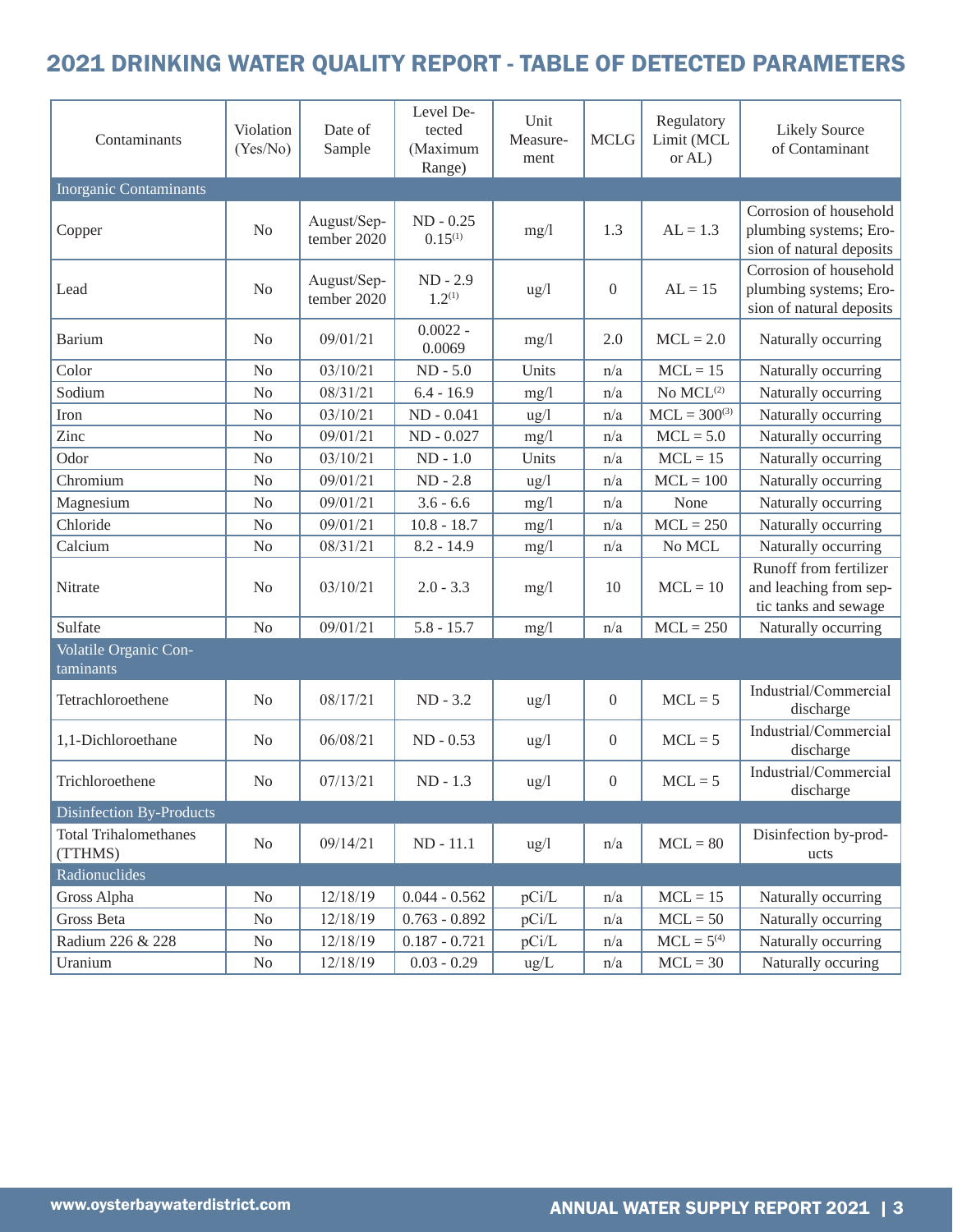### 2021 DRINKING WATER QUALITY REPORT - TABLE OF DETECTED PARAMETERS

| Contaminants                           | Violation<br>(Yes/No) | Date of<br>Sample       | Level De-<br>Unit<br>tected<br>Measure-<br>(Maximum<br>ment<br>Range) |                 | <b>MCLG</b> | Regulatory<br>Limit (MCL<br>or $AL$ ) | <b>Likely Source</b><br>of Contaminant                                  |  |
|----------------------------------------|-----------------------|-------------------------|-----------------------------------------------------------------------|-----------------|-------------|---------------------------------------|-------------------------------------------------------------------------|--|
| <b>Disinfectant</b>                    |                       |                         |                                                                       |                 |             |                                       |                                                                         |  |
| Chlorine Residual                      | No                    | 09/21/22<br>$0.3 - 0.9$ |                                                                       | mg/l            | n/a         | $MRDL = 4.0$                          | Measure of disinfectant                                                 |  |
| <b>Physical Characteristics</b>        |                       |                         |                                                                       |                 |             |                                       |                                                                         |  |
| pH                                     | N <sub>0</sub>        | Continuous              | $6.3 - 7.8$                                                           | pH units        | n/a         | $7.5 - 8.5^{(5)}$                     | Measure of water acid-<br>ity or alkalinity                             |  |
| <b>Total Alkalinity</b>                | No                    | 08/31/21                | $16.9 - 47.6$                                                         | mg/l            | n/a         | No MCL                                | Naturally occurring                                                     |  |
| Calcium Hardness                       | N <sub>0</sub>        | 09/01/21                | $20.4 - 37.2$                                                         | mg/1            | n/a         | No MCL                                | Naturally occurring                                                     |  |
| <b>Total Hardness</b>                  | No                    | 09/01/21                | $35.2 - 64.6$                                                         | mg/1            | n/a         | No MCL                                | Naturally occurring                                                     |  |
| <b>Total Dissolved Solids</b><br>(TDS) | No                    | 09/01/21                | $75.0 - 135.0$                                                        | mg/1            | n/a         | No MCL                                | Naturally occurring                                                     |  |
| Synthetic Organic Contaminants (SOCs)  |                       |                         |                                                                       |                 |             |                                       |                                                                         |  |
| 1,4-Dioxane                            | No                    | 12/01/21                | $0.046 - 0.59$                                                        | $\frac{u g}{l}$ | n/a         | $MCL = 1.0^{(6)}$                     | Industrial discharge<br>personal<br>and<br>care products <sup>(7)</sup> |  |
| Perfluorooctanoic acid<br>(PFOA)       | N <sub>0</sub>        | 05/28/21                | $ND - 3.5$                                                            | ng/l            | n/a         | $MCL = 10^{(8)}$                      | Industrial discharge and<br>firefighting foams <sup>(9)</sup>           |  |
| UCMR3                                  |                       |                         |                                                                       |                 |             |                                       |                                                                         |  |
| Perfluoroheptanoic acid                | No                    | 08/25/21                | $ND - 4.6$                                                            | ng/l            | n/a         | $MCL =$<br>$50,000^{(8)}$             | Industrial discharge <sup>(9)</sup>                                     |  |
| Perfluorohexanesulfonic<br>acid        | No                    | 05/28/21                | $ND - 3.3$                                                            | ng/l            | n/a         | $MCL =$<br>50,000                     | Industrial discharge                                                    |  |

#### **Definitions:**

**Maximum Contaminant Level (MCL)** - The highest level of a contaminant that is allowed in drinking water. MCLs are set as close to the MCLGs as feasible.

**Maximum Contaminant Level Goal (MCLG)** - The level of a contaminant in drinking water below which there is no known or expected risk to health. MCLGs allow for a margin of safety.

Action Level (AL) - The concentration of a contaminant which, if exceeded, triggers treatment or other requirements which a water system must follow.

**Milligrams per liter (mg/l)** - Corresponds to one part of liquid in one million parts of liquid (parts per million - ppm).

**Micrograms per liter (ug/l)** - Corresponds to one part of liquid in one billion parts of liquid (parts per billion - ppb).

**Nanograms per liter (ng/l)** - Corresponds to one part of liquid in one trillion parts of liquid (parts per trillion - ppt).

**Non-Detects (ND)** - Laboratory analysis indicates that the constituent is not present.

**pCi/L** - pico Curies per Liter is a measure of radioactivity in water.

**Maximum Residual Disinfectant Level (MRDL)** - The highest level of a disinfectant allowed in drinking water. There is convincing evidence that addition of a disinfectant is necessary for control of microbial contaminants.

(1) - During 2020, we collected and analyzed 20 samples for lead and copper. The action levels for both lead and copper were not exceeded at any site tested. Resampling is scheduled to occur in 2023. The values reported for lead and copper represent the 90th percentile. A percentile is a value on a scale of 100 that indicates the percent of a distribution that is equal to or below it. The 90th percentile is equal to or greater than 90% of the lead and copper values detected at your water system. In our sampling program, the 90th percentile value is the 2nd highest result.

 $\overline{p}$ . No MCL has been established for sodium. However, 20 mg/l is a recommended guideline for people on high restricted sodium diets and 270 mg/l for those on moderate sodium diets.

 $(3)$  - If iron and manganese are present, the total concentration of both should not exceed 500 ug/l. Higher levels may be allowed by the State when justified by the supplier of water.

(4) - MCL for Radium is for Radium 226 and Radium 228 combined.

(5) - As per Nassau County Department of Health guidelines.

(6) - 1,4-Dioxane -The New York State (NYS) established an MCL for 1,4 dioxane as 1 part per billion( ppb) effective August 2020.

 $(7)$  - It is used as a solvent for cellulose formulations, resins, oils, waxes and other organic substances. It is also used in wood pulping, textile processing, degreasing, in lacquers, paints, varnishes, and stains; and in paint and varnish removers.

<sup>(8)</sup> - The US environmental Protection Agency (EPA) has established a life time health advisory level (HAL) of 70 parts per trillion (ppt) for PFOA and PFOS combined. The New York State (NYS) maximum contaminant level (MC

(9) - PFOA/PFOS has been used to make carpets, leathers, textiles, fabrics for furniture, paper packaging, and other materials that are resistant to water, grease, or stains. It is also used in firefighting foams. Many of these uses have been phased out by its primary U.S. manufacturer; however, there are still some ongoing uses.